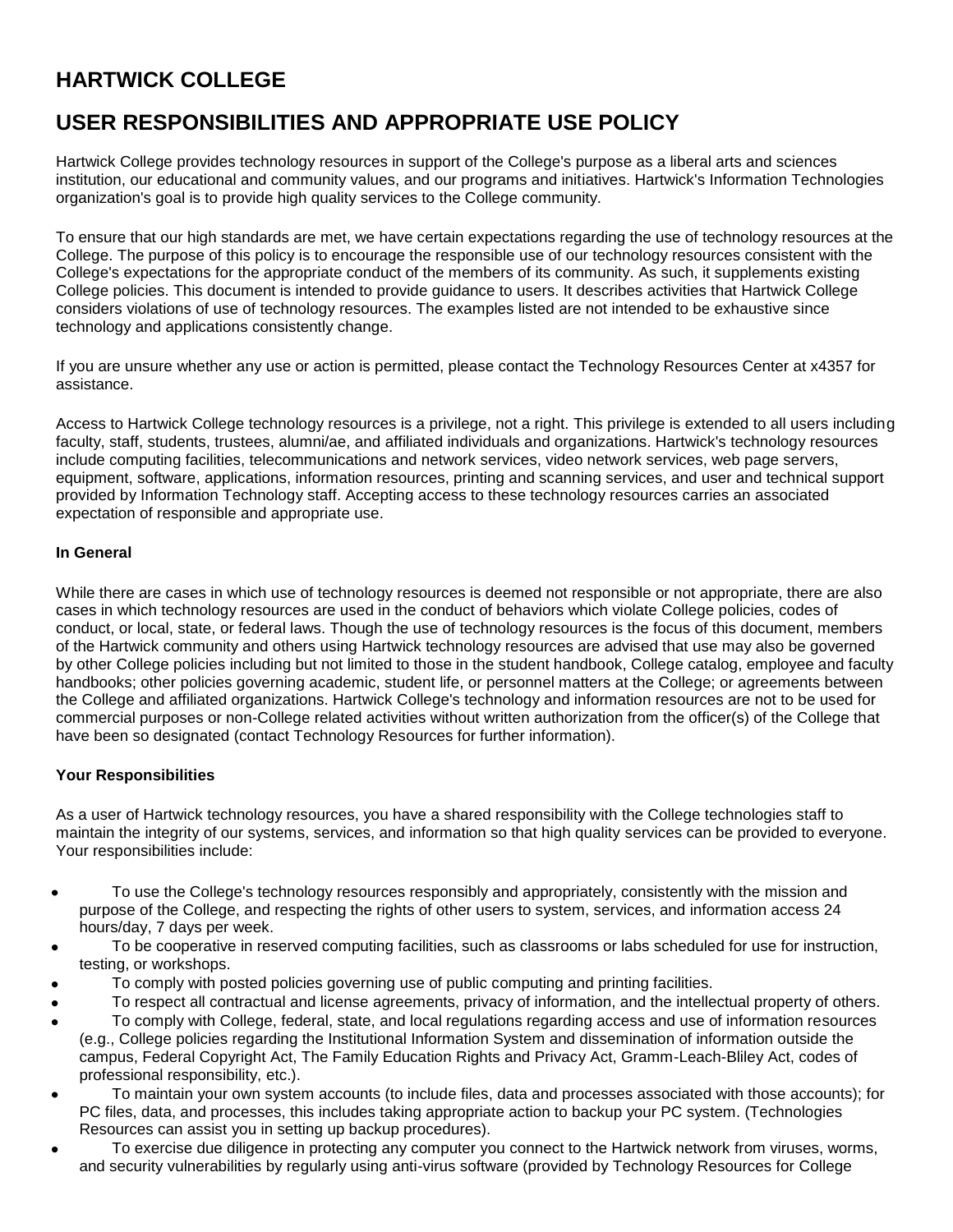issued computers or personally purchased anti-virus software for personally owned computers), installing available security updates/patches for your operating system and any applications you use, and avoiding the installation of untrusted programs on your computer.

- To keep your technology accounts (computer, network, Blackboard, Datatel, voice/calling card/voice mail) secure. If you suspect unauthorized access, report it to your supervisor or the Student Life Office and to Technology Resources, or to the College Security department.
- To not share your privileges with others. Your access to technology resources is not transferable to another  $\bullet$ member of the Hartwick community, to family members, or to an outside individual or organization. If someone wishes access to Hartwick's technology resources, s/he should contact Technology Resources.
- To present web pages and blogs that reflects the highest standards of quality and responsibility. As page or blog owner, you are responsible both for the content of your web page or blog and that all links and references from these are consistent with this and other College policies, copyright laws, and applicable local, state, federal laws. Collegehosted web pages and blogs are not to be used for commercial purposes or for activities not related to the purposes of the College, without written authorization from the College.
- To contribute information to College wikis that reflect the highest standards of quality, accuracy, and responsibility.
- To understand the implications of sharing personal information or data via the Internet, WWW, e-mail, Instant Messaging, or other services that either are open to access by others on and off-campus, or that can be forwarded to others.
- To record your name and an appropriate greeting on your voice mail account.
- To report violations or suspected violations of this policy to Campus Safety or Technology Resources.

## **Examples of Violations of Appropriate Use**

## Authorized Access/Accounts

- Attempting to obtain unauthorized access or circumventing user authentication or security of any host, network or account ("cracking"). This includes accessing data not intended for the user, logging into a server or account you are not expressly authorized to access, or probing the security of systems or networks.
- Supplying or attempting to supply false or misleading information or identification in order to access Hartwick's technology resources.
- Sharing your passwords or authorization codes with others (computing, e-mail, voice mail, long distance code, etc.).
- Using technology resources for unauthorized uses.
- Logging onto another user's account; sending e-mail, voice mail, etc. from another individual's or from an anonymous account.
- Unauthorized use of the College's registered Internet domain name(s).
- Using another person's telephone authorization code, line, calling card, or network system access for chargeable services.
- Using voice services to incur charges for collect or third-party calls which are billed to the College and not to your direct line.
- Changing your Hartwick College-issued machine name to a name that is different from that assigned by Technologies Resources without authorization.
- Connecting computers or other devices to the College network that have not been registered with, or approved by, Technology Resources.

## **Services**

- Attempting to interfere with service to any user, host, or network. This includes "denial of service" attacks, "flooding" of networks, deliberate attempts to overload a service, port scans and attempts to "crash" a host.
- Use of any kind of program/script/command designed to interfere with a user's computer or network session or collect, use or distribute another user's personal information (spyware).
- Damaging a computer or part of a computer or networking or telecommunications system.
- Knowingly spreading computer viruses.
- Modifying the software or hardware configuration of College technology resources, including dismantling computers in the lab for the purposes of connecting a notebook computer to the peripherals.
- Excessive use of technology resources for "frivolous" purposes, such as game playing or downloading of media files. This causes congestion of the network or may otherwise interfere with the work of others, especially those wanting to use public access PCs or network and Internet resources.
- Violating copyright laws.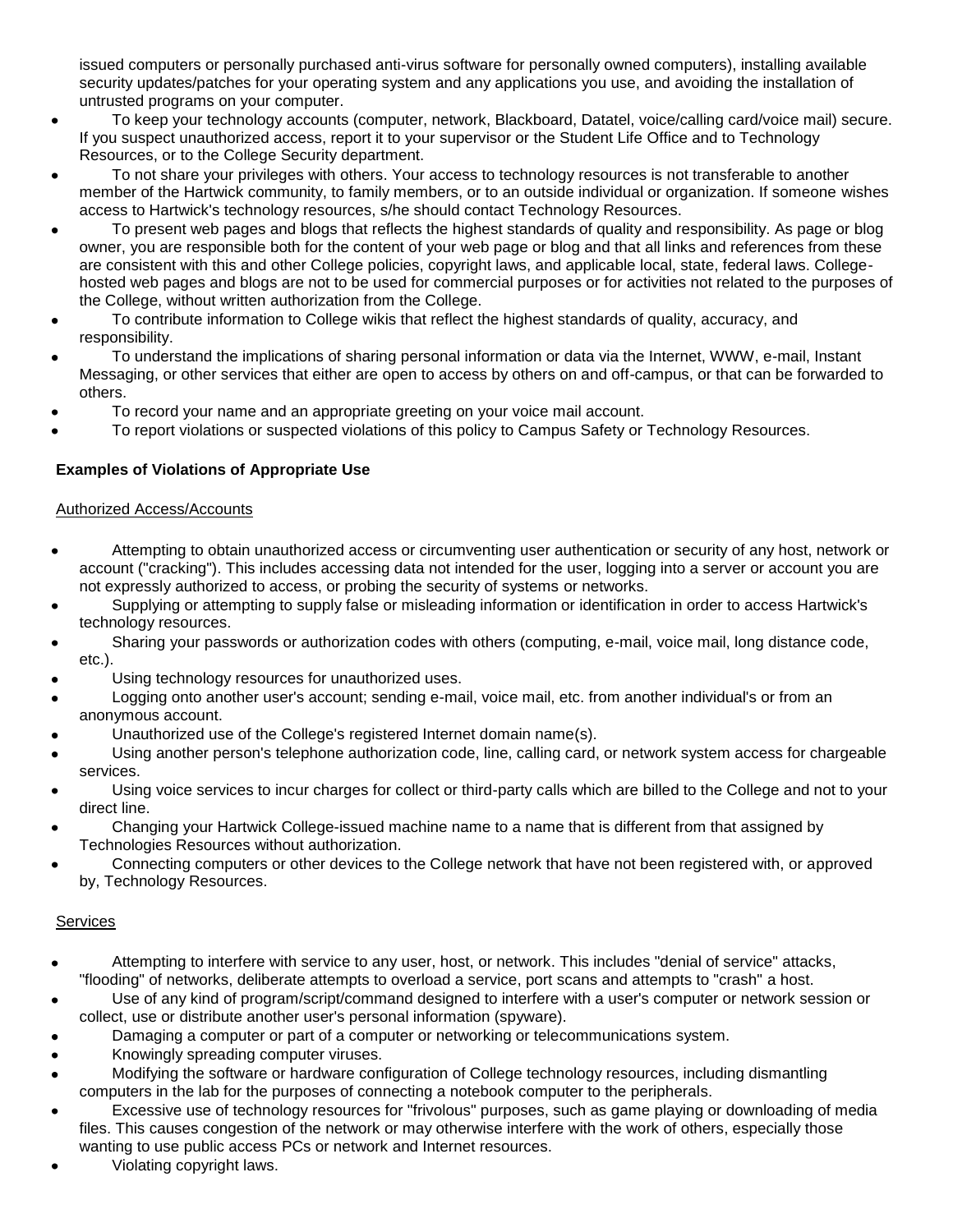- "Hacking" on computing and networking systems.
- Using College technology resources (networks, central computing systems, public access systems, voice and video systems) for new technologies research and development without College review and authorization.
- Failure to follow the College's guidelines for use and/or deployment of wireless access points (WAPs) (click here for the [policy document\)](http://www.hartwick.edu/x269.xml).

## Software, Data & Information

- Inspecting, modifying, distributing, or copying software or data without proper authorization, or attempting to do so.
- Violating software licensing provisions.
- Installing software on public access and other College machines without appropriate authorization (from Technologies Resources or the department to which the machines belong).
- Installing any diagnostic, analyzer, "sniffer," keystroke/data capture software or devices on College technology resources.
- Breaching confidentiality agreements for software and applications; breaching confidentiality provisions for institutional or individual information.

## Email/Internet Messaging/Voice Mail/Voice Services

- Harassment or annoyance of others, whether through language, frequency or size of messages, or number and frequency of telephone calls.
- Sending e-mail or voice mail to any person who does not wish to receive it, or with whom you have no legitimate reason to communicate. If a recipient asks to stop receiving mail from you, you must not send that person any further mail.
- Sending unsolicited bulk mail messages ("junk mail" or "spam") which, in the College's judgment, is disruptive to system resources or generates a significant number of user complaints. This includes bulk mailing of commercial advertising, informational announcements, political tracts, or other inappropriate use of system e-mail distribution lists. Click here for the [College's policy on system distribution messages. F](http://www.hartwick.edu/x277.xml)orwarding or otherwise propagating chain e-mail and voice mail and pyramid schemes, whether or not the recipients wish to receive such mailings. This includes chain e-mail for charitable or socially responsible causes.
- Malicious e-mail or voice mail, such as "mailbombing" or flooding a user or site with very large or numerous items of e-mail or voice mail.
- Forging of e-mail header or voice mail envelope information.
- Forging e-mail from another's account. Sending malicious, harassing, or otherwise inappropriate voice mail from another's voice line.
- Collecting replies to messages sent from another institution, organization, or Internet Service Provider where those messages violate this Appropriate Use Policy or the Appropriate Use Policy of that other provider.

## College-hosted Web Pages, Blogs, Wikis & Servers

- Posting content on your web page, blog, or wiki that provides information on and encourages illegal activity, or is harassing and defaming to others.
- Linking your web page, blog, or wiki to sites whose content violates College policies, local, state, and/or federal laws and regulations.
- Running websites, blogs, or wikis that support commercial activities or running server systems under the College's registered domain name, HARTWICK.EDU or variation thereof, without the College's authorization. Contact the Technologies Resources Center, 607-431-4357, if you have questions about authorization or wish to apply for authorization.

## College Listservs, Bulletin & Discussion Boards

- Posting a message whose subject or content is considered unrelated to the subject matter of the listserv, bulletin or discussion board to which it is posted. For moderated listservs, the decision as to whether a post is unrelated will be made by the moderator. For listservs that are not moderated and discussion boards, we employ the practice of "selfpolicing" -- that is, members serve as moderators, commenting (to the sender, to the list) about inappropriate posts.
- Posting chain letters of any type.
- Forging header information on posts to College listservs, bulletin or discussion boards.